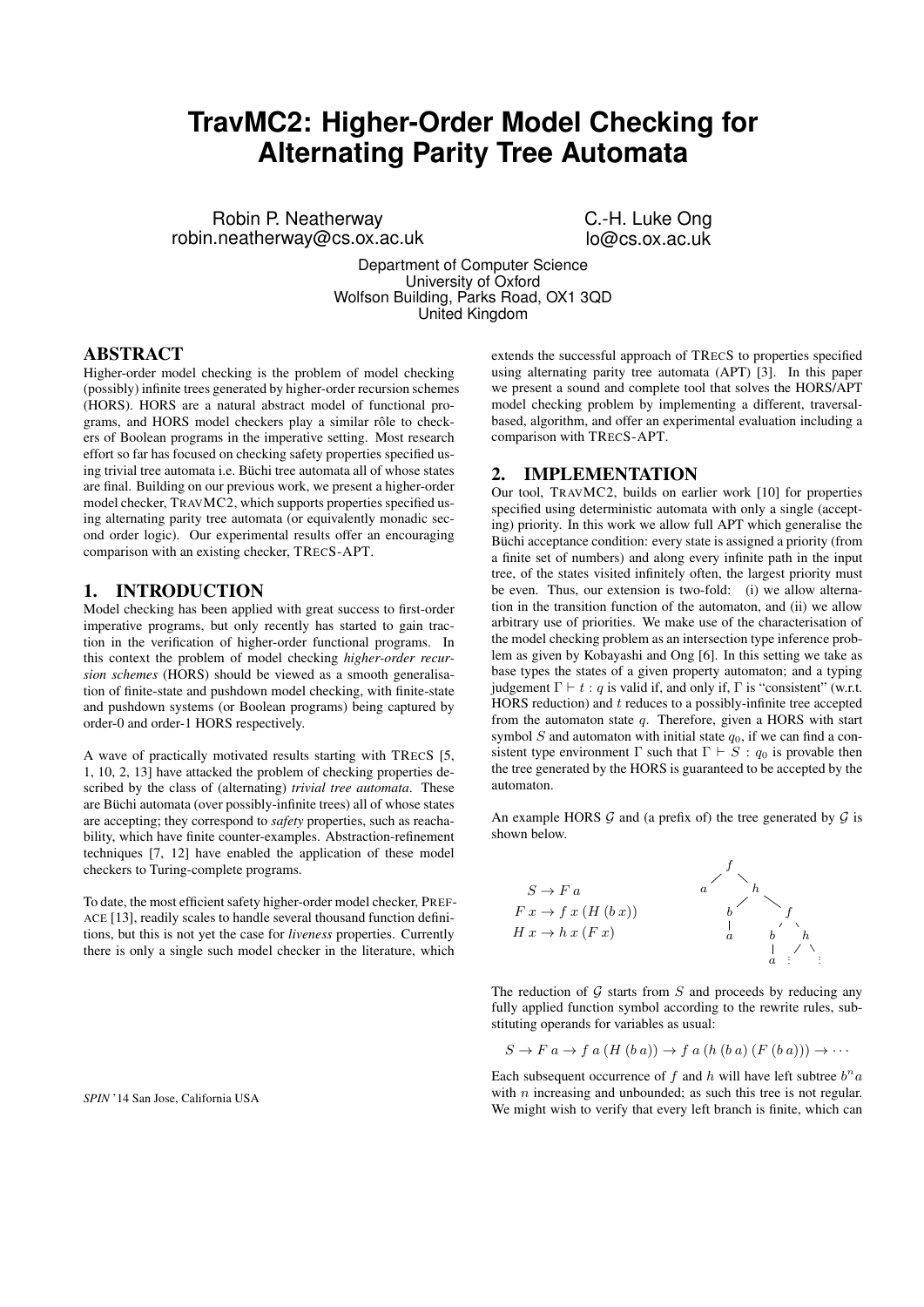

Figure 1: A terminating state of TRAVMC2

be achieved using a tree automaton. For simplicity we present a deterministic automaton A. A has alphabet  $\{f, h, a\}$ , states  $\{q_0, q_1\}$ (with initial state  $q_0$ ), priority function  $\{q_0 \mapsto 2, q_1 \mapsto 1\}$  (so that  $q_0$  is accepting and  $q_1$  rejecting) and transition function  $\delta$ :

$$
(q_0, f) \mapsto q_1 q_0, \qquad (q_0, h) \mapsto q_1 q_0, (q_1, b) \mapsto q_1, \qquad (q_1, a) \mapsto \mathbf{t}
$$

The tree will be accepted by  $A$ , as the only infinite path is the spine  $(f h)^{\omega}$ , which will be labelled by state  $q_0$  (having even priority). The transitions for  $f$  and  $h$  transition to state  $q_1$  for the left child, but these branches are all finite.

As in previous work [10] our algorithm searches for a witnessing type environment Γ by lazily building a series of typing derivations for the right-hand sides of rules following an outermost reduction strategy inspired by the concept of *traversals* (used in the original game-semantic proof of decidability of the model checking problem [11]). The exploration starts with the requirement to demonstrate that  $S$  has type  $q_0$  (which would imply that the tree generated by S is accepted from state  $q_0$  of the automaton). For each type binding we assume for a function symbol we also prove that the right-hand side of the corresponding rewrite rule can be assigned the same type in order to maintain consistency. The tool incorporates a termination check, which searches for duplicate types in the tree of derivations, indicating that the "recursive knot" can be tied. A key difference with the earlier work is that the check for termination must also ensure that the acceptance condition of the automaton is satisfied. In the underlying type system this is achieved by tying the notion of consistency to a parity game over types and environments.

A representation of the algorithm state (a tree of typing derivations) for this simple example after four rounds of expansion can be seen in Figure 1a, where each node is labelled by a type binding and automaton priority, and contains a proof (not shown) that the righthand side of the corresponding rewrite rule can be assigned the type from the binding. We can see here how the arrow type constructor is used in a standard fashion to represent function types, so that the nodes labelled with  $F$  contain typing derivations proving that  $F$  is a function that takes a tree accepted from state  $q_1$  after seeing priority 2, and returns a tree accepted from state  $q_0$ . In the right-hand side of  $S$  this is certainly a useful way for  $F$  to behave, as it is applied to  $a$  (which is accepted from  $q_1$  according to the transition function of A), and S should generate a tree accepted from state  $q_0$ . Although we do not have space to give the type system in full, as an example the typing derivation found in the root node is as follows:

$$
\frac{\{F: ((q_1, 2) \to q_0, 2)\} \vdash F: (q_1, 2) \to q_0 \qquad \emptyset \vdash a: q_1}{\{F: ((q_1, 2) \to q_0, 2)\} \vdash F \ a: q_0}
$$

The edges are dependencies, so assigning a type to  $F$  depends on a type for H and *vice versa*, as might be expected from the rewrite rules. An invariant of the algorithm is that every interior node of the tree contains a valid typing derivation (hence the final node is dashed to indicate it has not yet been explored); and so, given the dependencies expressed in the edge relation in this state, the algorithm terminates. A witness (see Figure 1b) can be extracted – a parity game where Verifier (owning the ellipse nodes) must play a type environment to justify each binding and is guaranteed to have a winning strategy. Here, the second component of each node is the priority and we can see that the only infinite path has maximum priority 2, making it winning for Verifier.

It is a theorem that the input is a YES instance if every path from the root of the derivation tree either:

(i) reaches an explored leaf, or

(ii) encounters two nodes labelled with the same type binding, having an even priority *and* there is no node having a larger odd priority between them. This mirrors the acceptance condition of the APT.

Note that we do not solve a parity game explicitly, although if these conditions are satisfied then necessarily we can extract a witness along with a winning strategy from the current derivation tree.

For instances derived from programs, which are typically much larger, the branching factor of the tree will often range up to five or higher, while the number of nodes in the final algorithm state will be hundreds or thousands. We are guaranteed to find a witness for a YES instance due to the finiteness of the space of intersection types for any given instance, which is  $n$ -exponential (i.e. tower of exponentials of height  $n$ ) in the order of the HORS. A relationship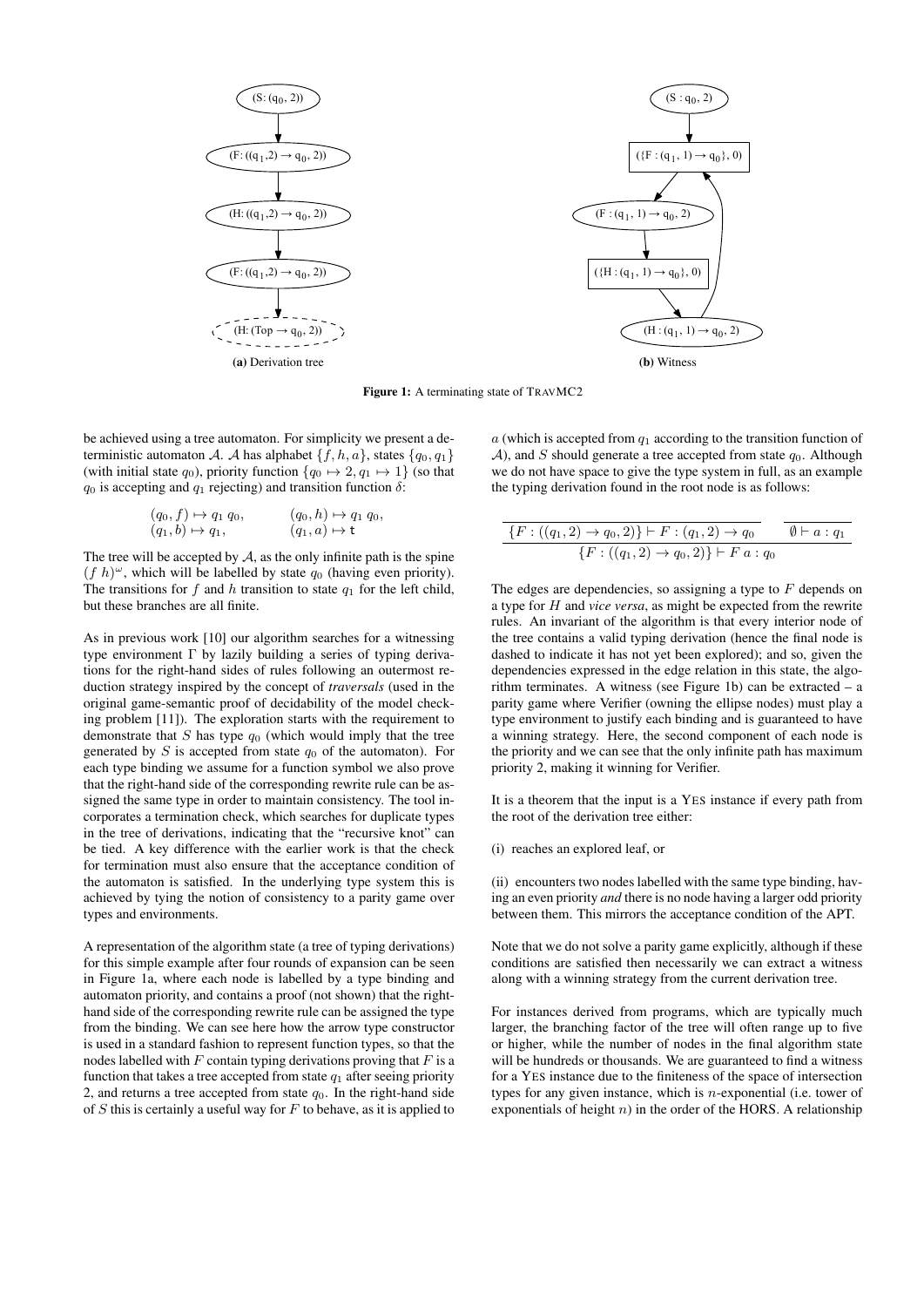between computation of the algorithm and running the automaton over the generated tree ensures that the maximal priority labellings of nodes in the derivation tree will eventually be even.

In the "trivial" case, where all automaton states are accepting and therefore counterexamples must be finite, we are also guaranteed to find a witnessing counterexample for a NO instance. However, in this richer setting, we must recover completeness by running our semi-algorithm for both the property and its complement in parallel.

In order to handle disjunctive choices in the automaton transition function, TRAVMC2 still builds only a single tree as in the deterministic case, but includes path information in the typing derivations and node labels. When checking for termination we consider deterministic projections of the state corresponding to a particular series of choices made by the automaton. If any projection satisfies the termination condition, then we are done.

# 3. RESULTS

We have benchmarked TRAVMC2 against TRECS-APT using a number of examples, including all those from the TRECS-APT paper [3]. We have modified other examples, abstractions of real programs, from the literature to check liveness properties. The tests were carried out on a 2.6GHz Intel Core 2 Quad processor running Windows 7 and the results can be seen in Table 1. For each problem instance we give its size ('S') in terms of the number of symbols in the HORS, the maximum order ('O') of any function symbol, the number of priorities ('P') in the property automaton and the result ('R') i.e. whether the problem was a YES instance. The timings are given in seconds; when a tool did not terminate within 60 seconds this is indicated by "–".

On the smaller examples, the performance of TRAVMC2 is generally comparable to that of TRECS-APT, if usually slightly slower. However, on the larger examples (over size 200) in our collection, TRAVMC2 does seem to outperform TRECS-APT consistently. Both tools time-out on examples past a certain size, indicating that more tuning and optimisation is required.

# 3.1 Optimisations

Without a number of optimisations, the hyper-exponential complexity of the problem is overwhelming, even for relatively small inputs. However, with the following optimisations in place, the results are quite encouraging, handling inputs of up to order 6 and up to 5 priorities.

*Subgoal guidance.* When searching for a terminating state between rounds of exploration and enlargement of the derivation tree, along some paths from the root we will find duplicate accepting type bindings as described earlier. In the case where every path has such duplicates we are ready to return YES, otherwise we mark any unexplored nodes on these paths as "dormant" and do not expand them in the next round. This allows us to focus effort in exploring relevant areas of the derivation tree.

*Actual parameter revisit avoidance.* As our algorithm explores the problem space in a way guided by the reduction of the HORS, the tool will encounter many situations where a variable is used non-linearly. Up to order 1, if the two occurrences of the vari-

| Benchmark          | S    | O                       | P              | R           | $T-MC2$ | <b>TRECS</b> |
|--------------------|------|-------------------------|----------------|-------------|---------|--------------|
| file               | 74   | 3                       | $\overline{c}$ | Y           | 0.39    | 0.21         |
| imperative         | 79   | 3                       | $\overline{c}$ | Y           | 0.43    | 0.30         |
| imperative-awt     | 82   | 3                       | $\overline{c}$ | Y           | 0.41    | 0.30         |
| gcalloc            | 84   | $\overline{c}$          | 3              | Y           | 0.40    | 0.07         |
| reverse            | 95   | 2                       | $\overline{c}$ | Y           | 0.40    | 0.07         |
| lock1              | 100  | $\overline{4}$          | $\mathbf{1}$   | Y           | 0.37    | 0.09         |
| pgm                | 122  | 4                       | $\overline{c}$ | N           | 0.56    | 0.69         |
| merge              | 135  | $\overline{\mathbf{c}}$ | $\overline{c}$ | Y           | 0.45    | 0.52         |
| homrep             | 142  | 3                       | $\overline{c}$ | Y           | 0.75    | 0.36         |
| bsort              | 146  | 2                       | $\overline{c}$ | Y           | 0.43    | 0.22         |
| intercept          | 151  | $\overline{4}$          | $\overline{c}$ | Y           | 0.43    | 0.23         |
| intercept-awt      | 155  | 4                       | $\overline{c}$ | Y           | 1.97    | 0.28         |
| var-dwt            | 160  | 5                       | $\overline{c}$ | Y           | 0.45    | 1.57         |
| order5-variant-awt | 163  | 5                       | $\overline{c}$ | Y           | 0.47    | 2.52         |
| $loop-dj-2$        | 181  | 5                       | 5              | N           | 2.42    | 0.49         |
| fileocamlc-awt     | 226  | 4                       | $\overline{c}$ | $\mathbf N$ | 0.64    | 2.02         |
| twofiles           | 289  | 3                       | 3              | N           | 0.47    | 1.10         |
| twofilesexn        | 296  | 3                       | 3              | Y           | 0.50    | 0.95         |
| fileocamlc         | 311  | $\overline{4}$          | 3              | Y           | 0.63    | 6.59         |
| merge3             | 538  | $\overline{\mathbf{c}}$ | $\overline{c}$ | Y           | 1.30    |              |
| map-plus-one       | 583  | 5                       | $\overline{c}$ | N           | 1.39    |              |
| dna                | 699  | $\overline{c}$          | 4              | Y           | 4.31    |              |
| map-plus-one-1     | 854  | 5                       | $\overline{c}$ | N           | 31.12   |              |
| search-e-church    | 1303 | 6                       | $\overline{c}$ | N           | 1.81    |              |
| fold-right         | 1855 | 5                       | $\mathbf{1}$   | Y           |         |              |

Table 1: Benchmarking TRAVMC2 and TRECS-APT

able have the same return type, then computation can be shared as the term bound to the variable will necessarily use any arguments in the same way. Beyond order 1, however, interaction with the context is not sufficiently restricted for the approach to generalise. In certain situations this can reduce the size of the derivation tree by an exponential factor. For a full description, see [10].

*Reification caching.* In order to maintain the relationship between intersection types in the derivation tree, we use *open types* built up from type variables. In constrast to the universally quantified type variables used in ML type systems, in our work a type variable of order  $n$  is assigned an intersection of open types of order  $n - 1$  (or automaton states at order 0). Sharing these type variables between typing derivations allows us to preserve an invariant of consistency of the derivation tree, crucial to soundness, even when the control flow of the algorithm becomes very complex at higher orders. However, reifying these types to concrete intersection types in order to perform the termination check can dominate the runtime of the algorithm. By caching the result of reification for each type variable we can avoid the majority of lookups while preserving correctness by invalidating cache entries in the transitive closure of the dependencies for any type variable that we update.

*Trivial path conflation.* In the case where the property is specified using a trivial automaton, it is possible to safely confuse paths of exploration corresponding to different non-deterministic automaton choices. Observe that for a trivial automaton, every counterexample must be finite. We record those paths that have encountered a potential counterexample and, excluding these, consider the rest of the tree conjunctively during the termination check. As ev